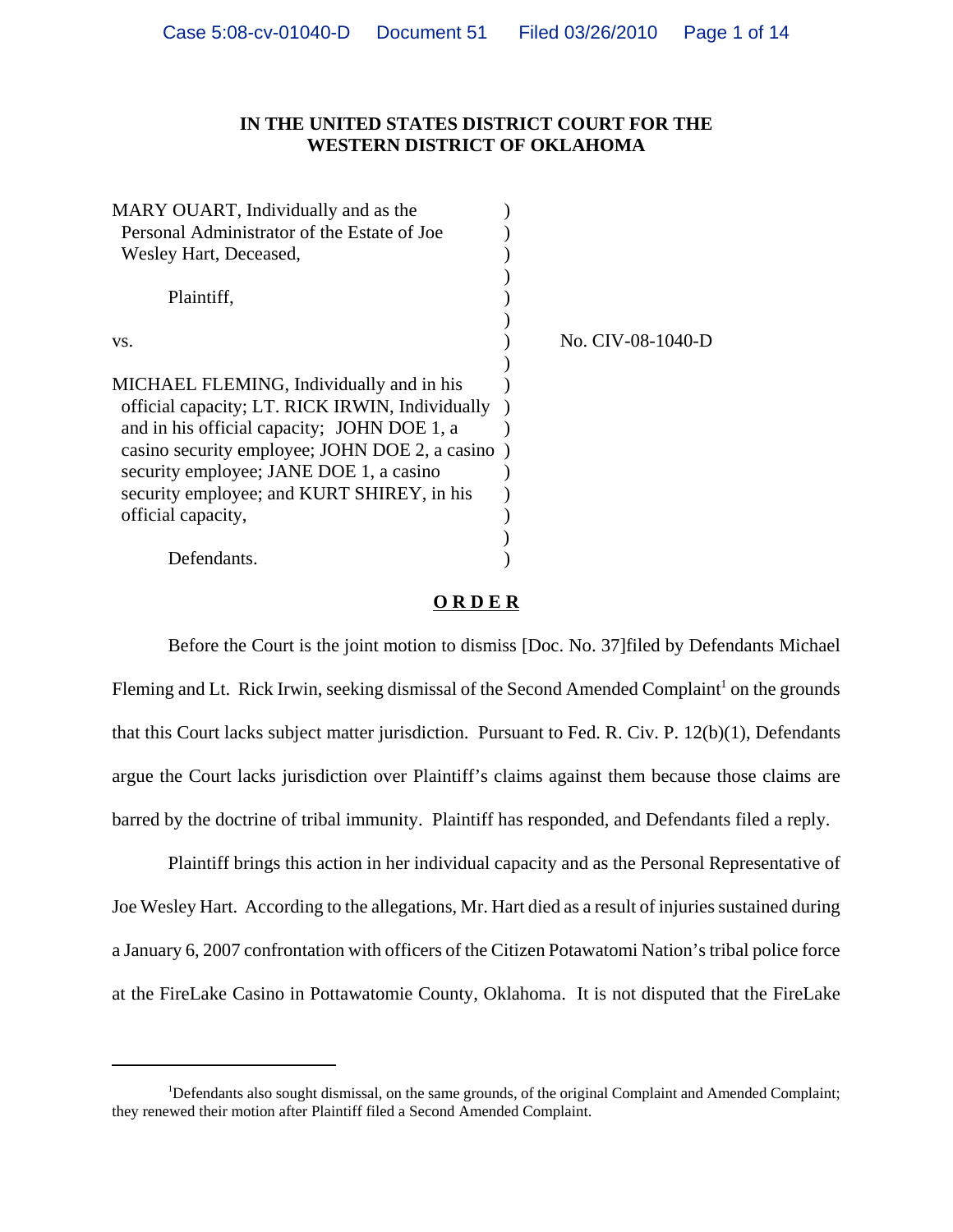Casino (the "Casino") is owned by the Citizen Potawatomi Nation, a federally recognized Indian tribe (the "Tribe"); the Casino is located on Indian land. Plaintiff's federal claims are based on 42 U. S. C. § 1983; she alleges that Fleming and Irwin restrained Mr. Hart without a warrant or probable cause and used excessive force in doing so, thereby violating Mr. Hart's constitutional rights. She also alleges they deprived him of medical care. In addition to Fleming and Irwin, she names as defendants three Casino security personnel, identified as John Doe and Jane Doe defendants. Plaintiff also sues Kurt Shirey, the Sheriff of Pottawatomie County ("Shirey"). She contends he is liable for the conduct of Irwin and Fleming on several legal bases<sup>2</sup> because they were allegedly acting under Shirey's supervision and authority at the time of the incident; she alleges they were carrying out the policies and procedures of the Pottawatomie County Sheriff's office at that time.

In their motion, Irwin and Fleming argue that the undisputed evidence establishes that, at the time of the January 6, 2007 incident, they were acting solely in their capacities as police officers of the Tribe. They argue that, as a result, tribal immunity precludes Plaintiff's claims against them and deprives this Court of subject matter jurisdiction. Upon receipt of the motion, Plaintiff sought and was granted Court authorization to conduct discovery on the merits of the motion. The parties took depositions and engaged in other discovery; Defendants and Plaintiff have submitted evidence in support of their respective arguments.

#### I. Standards governing dismissal for lack of subject matter jurisdiction:

Motions to dismiss for lack of subject matter jurisdiction "generally take one of two forms: (1) a facial attack on the sufficiency of the complaint's allegations as to subject matter jurisdiction;

<sup>&</sup>lt;sup>2</sup>Kurt Shirey has filed a motion for summary judgment [Doc. No.43] on all claims asserted against him; that motion will be addressed in a separate Order.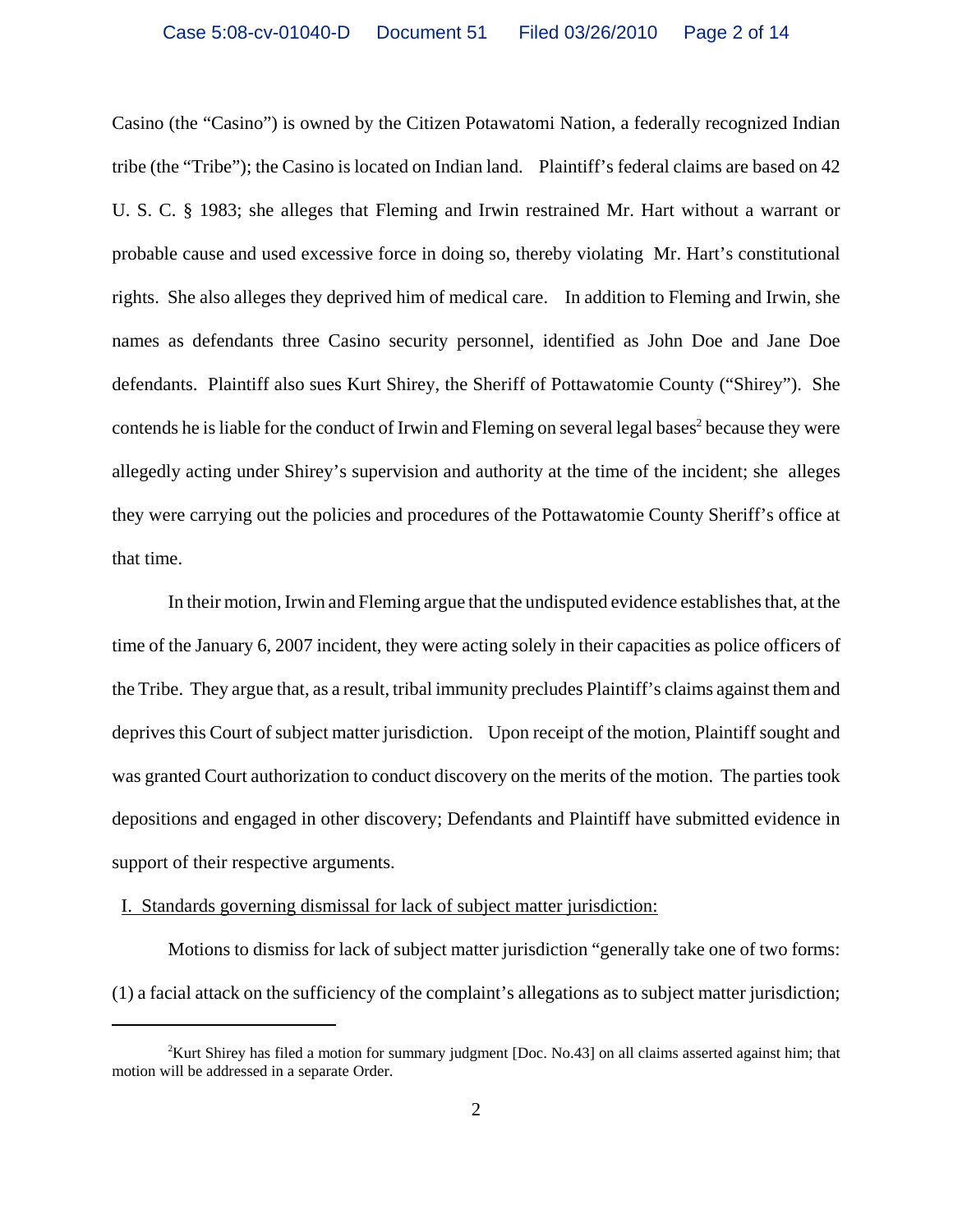or (2) a challenge to the actual facts upon which subject matter jurisdiction is based." *City Of Albuquerque v. U.S. Dept. Of Interior* 379 F. 3d 901, 906 (10th Cir. 2004) (citing *Ruiz v. McDonnell*, 299 F. 3d 1173, 1180 (10th Cir.2002), *cert. denied*, 538 U.S. 999 (2003)). If the motion challenges only the sufficiency of the jurisdiction allegations in the Complaint, the Court confines its review of the motion to the pleadings; the allegations in the Complaint are accepted as true, and the Court may not consider evidentiary material. *Holt v. United States*, 46 F. 3d 1000, 1002 (10<sup>th</sup> Cir. 1995). Where, however, the motion challenges the underlying factual basis for subject matter jurisdiction, the manner in which the motion is adjudicated differs. *Paper, Allied-Industrial, Chemical And Energy Workers Intern. Union v. Continental Carbon Co., 428 F. 3d 1285, 1292 -1293 (10<sup>th</sup> Cir.* 2005) (citing *Holt,* 46 F. 3d at 1002-03).In such circumstances, the Court must look beyond the Complaint, and it has wide discretion to consider documentary and even testimonial evidence; it may consider such evidence without converting the motion to one seeking summary judgment. *Holt*, 46 F. 3d at 1002-03 (citing *Wheeler v. Hurdman*, 825 F.2d 257, 259 n. 5 (10th Cir.1987).

 However, the Court must convert the motion to a motion for summary judgment under some circumstances. *Holt***,** 46 F. 3d at 1003. Specifically, "a court is required to convert a Rule 12(b)(1) motion to dismiss when "resolution of the jurisdictional question is intertwined with the merits of the case.**"** *Id.* The issues are considered intertwined for this purpose where "resolution of the jurisdictional question requires resolution of an aspect of the substantive claim." *Pringle v. United States*, 208 F. 3d 1220, 1223 (10th Cir.2000).

In this case, Defendants' Motion challenges the factual basis for subject matter jurisdiction, arguing that the Court lacks jurisdiction because Defendants are entitled to tribal immunity. "Tribal sovereign immunity is a matter of subject matter jurisdiction which may be challenged by a motion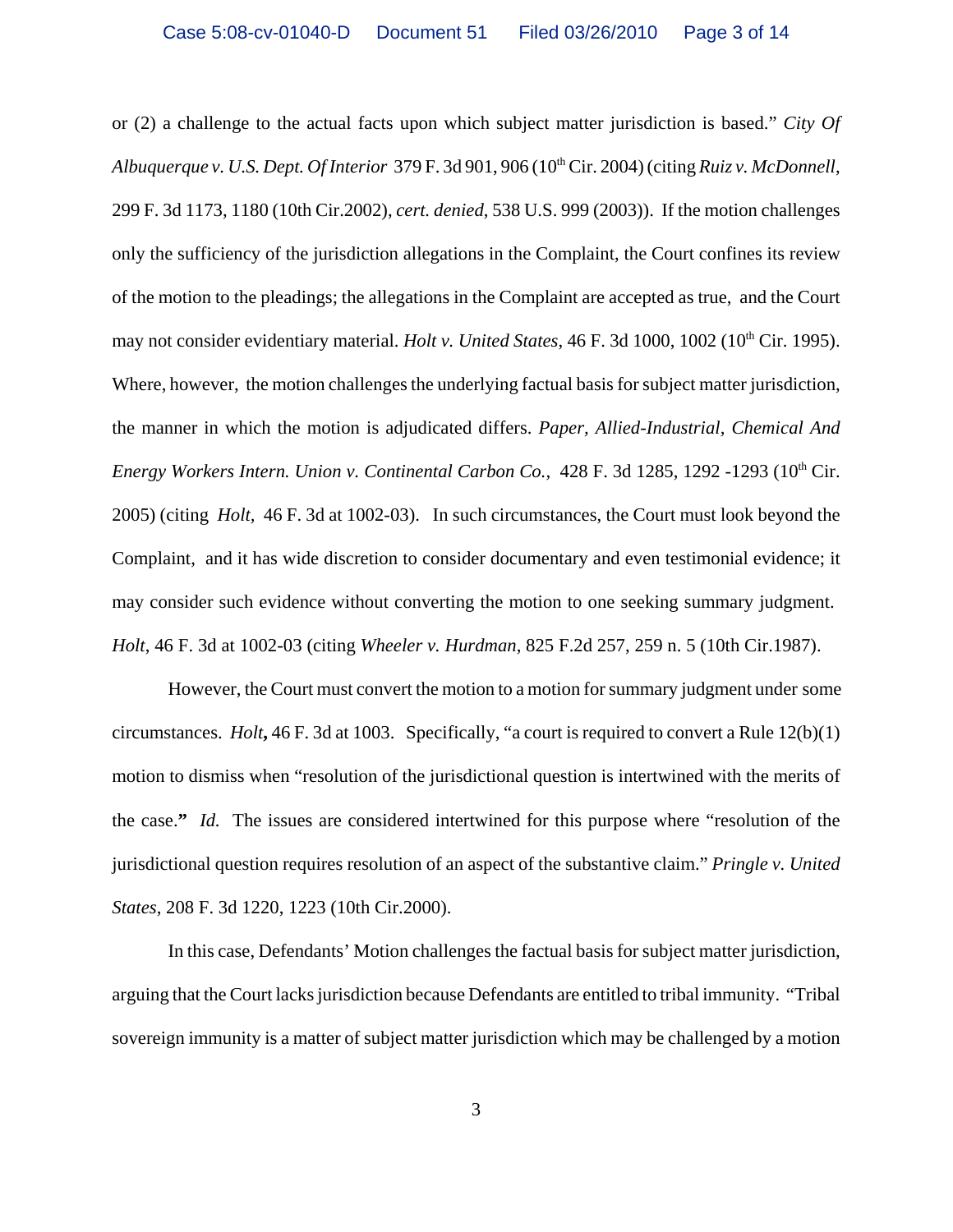to dismiss under Fed. R. Civ. P. 12(b)(1)." *Miner Electric, Inc. v. Muscogee (Creek) Nation*, 505 F. 3d 1007, 1009 (10th Cir. 2007); *E. F. W. v. St. Stephen's Indian High School*, 264 F. 3d 1297, 1302-03 ( $10<sup>th</sup>$  Cir. 2001). Defendants submit evidentiary material in support of their motion, and Plaintiff presents additional evidence outside the pleadings.

Although tribal immunity is properly asserted in a Rule 12(b)(1) motion, resolution of that issue in this case is partially intertwined with the merits of Plaintiff's claims because she sues Fleming and Irwin in both their official and individual capacities. Tribal immunity extends to the official capacity claims, but it does not protect tribal officials sued in their individual capacities. *Burrell v. Armijo*, 456 F. 3d 1159, 1174 (10th Cir. 2006), *cert. denied,* 549 U. S. 1167 (2007). However, Plaintiff's § 1983 individual capacity claims require proof that Fleming and Irwin were acting under color of state law at the time of the challenged conduct; if they were acting pursuant to tribal law, §1983 does not apply because a §1983 action "is unavailable for persons alleging deprivation of constitutional rights under color of tribal law." *Id.* A defendant's actions pursuant to tribal authority are not actions taken "under color of state law" for the purpose of maintaining an individual capacity suit against that defendant under § 1983. *McKinney v. State of Oklahoma*, 925 F.2d 363, 365 (10<sup>th</sup> Cir. 1991); *Chapoose v. Hodel*, 831 F.2d 931, 934 (10<sup>th</sup> Cir. 1987). Accordingly, whether Fleming and Irwin were acting pursuant to tribal authority or the authority of the Pottawatomie County Sheriff's office goes to both the question of subject matter jurisdiction and the elements of Plaintiff's § 1983 claims. Thus, the issue of subject matter jurisdiction is intertwined with the merits. Accordingly, the Court will treat the motion as one seeking summary judgment pursuant to Fed. R. Civ. P. 56(c).

Although formal notice to the parties and an opportunity to submit evidence outside the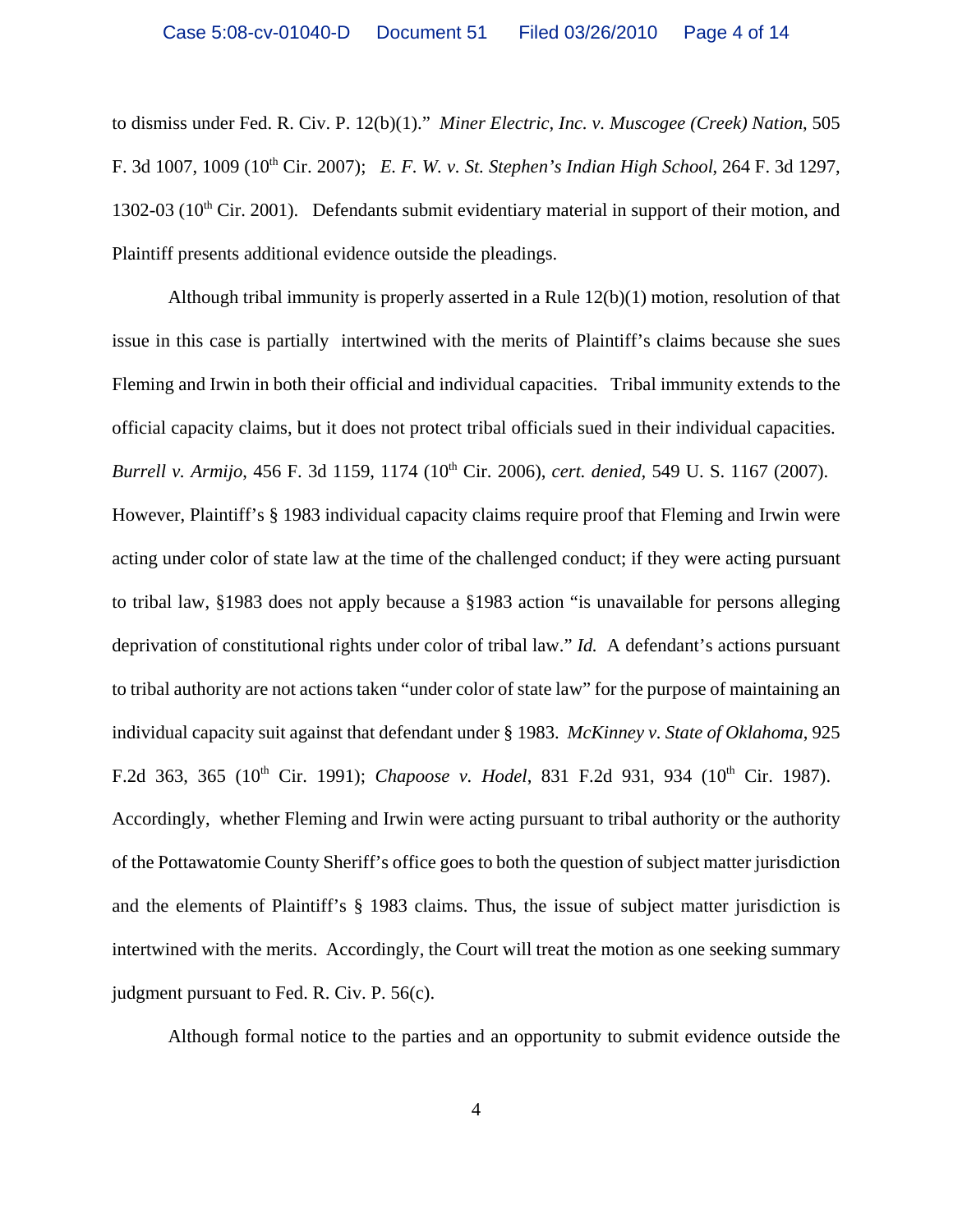pleadings is generally required before the Court converts a motion to a summary judgment motion, such notice may be actual or constructive. *David v. City and County of Denver*, 101 F. 3d 1344, 1352 ( $10<sup>th</sup>$  Cir. 1996). The purpose of providing notice is to prevent unfair surprise to the parties which could otherwise result from the Court's consideration of evidentiary material in adjudicating the motion. *Wheeler,* 825 F.2d at 259-60. Where, as in this case, the parties have conducted discovery on this issue<sup>3</sup> and have submitted evidence consisting of affidavits, documents, and deposition testimony, conversion of the motion cannot create unfair surprise; the parties had constructive notice that the Court would consider material outside the pleadings in ruling on the motion. *David*, 101 F. 3d at 1352; *Wheeler*, 825 F.2d at 260. The evidence as it applies to the Rule 12(b)(1) motion is the same as the evidence relevant to summary judgment. Accordingly, the Court finds that no additional briefing or evidence is required.

#### II. Summary judgment standards:

 Summary judgment is proper where the undisputed material facts establish that a party is entitled to judgment as a matter of law. Fed.R.Civ.P. 56(c)*; Celotex Corp. v. Catrett*, 477 U.S. 317, 323 (1986). A material fact is one which may affect the outcome of the suit under the governing law. *Anderson v. Liberty Lobby, Inc.*, 477 U.S. 242, 247-48 (1986). To dispute a material fact, a plaintiff must offer more than a "mere scintilla" of evidence; the evidence must be such that "a reasonable jury could return a verdict" for him. *Id.* The facts and reasonable inferences therefrom must be viewed in the light most favorable to the non-moving party. *MacKenzie v. City & County of Denver*, 414 F. 3d 1266, 1273 (10<sup>th</sup> Cir. 2005).

 $3$ As noted above, the Court granted Plaintiff's request to conduct discovery on the issues raised by Defendants' Motion. The deposition transcript excerpts and other evidentiary material submitted by both Plaintiff and Defendants reflect that the parties fully explored the question of whether Defendants were acting as tribal police officers or Sheriff's department officers at the relevant time.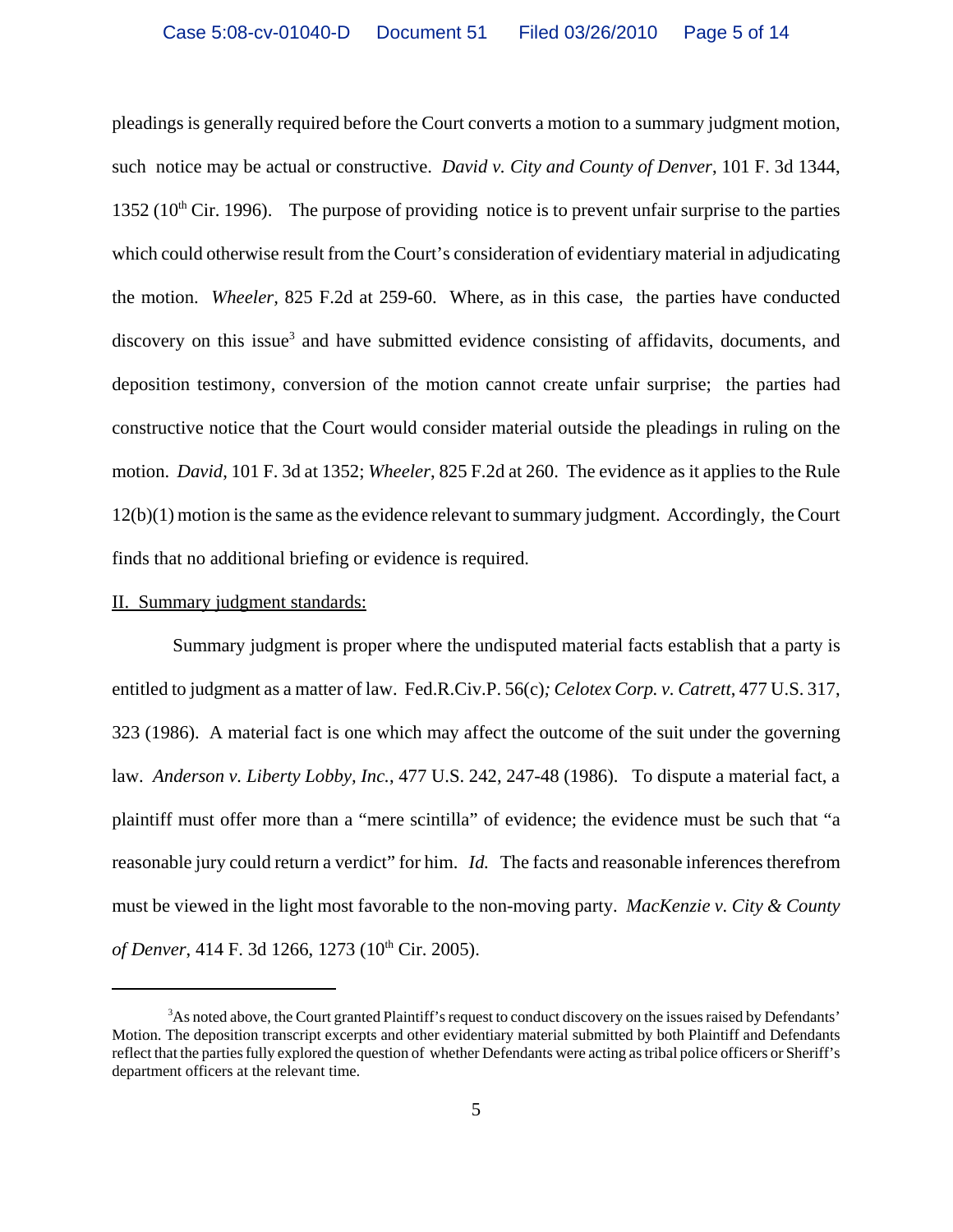of action, the defendant is entitled to judgment on that cause of action. *Celotex*, 477 U.S. at 322. III. Evidence in the record:

In this case, Plaintiff alleges that both Fleming and Irwin are police officers of the Tribe. However, she contends that, at the time of the events at issue, they were acting as Pottawatomie County law enforcement officers pursuant to the terms of a cross-commission agreement between the Tribe and the county. Thus, she argues tribal immunity does not deprive this Court of jurisdiction over them.

The evidence before the Court reflects that, at approximately 5:00 a.m. on January 6, 2007, Fleming and Irwin were on duty as Tribal police officers; they received a dispatch call regarding a disturbance at the Casino. Affidavit of Michael Fleming, Defendants' Exhibit 2; Affidavit of Rick Irwin, Defendants' Exhibit 3. It is not disputed that the Casino is on Tribal land and is within the jurisdiction of the Tribal police. It is also undisputed that Fleming and Irwin responded to the call, and went to the Casino; at the time, they were driving a Tribal police vehicle, wearing their Tribal police uniforms, and using equipment issued to them by the Tribal police force.

It is undisputed that, in 1995, the Tribe and Pottawatomie County executed an Intergovernmental Co-operative Agreement ("Agreement"). A copy of the Agreement is attached to Defendants' Exhibit 1, the Affidavit of Tribal Police Chief Donald Warren. According to its terms, the Agreement is designed to ensure cooperation between the law enforcement services of the Tribe and Pottawatomie County. With respect to law enforcement officers, the Agreement provides that Tribal police officers may be issued Deputy Sheriff or Reserve Commissions by the Pottawatomie County Sheriff and that the Tribal Police may issue Special Tribal Police Officer Commissions to officers of the Pottawatomie County Sheriff's Department. Agreement, ¶¶ 4-5.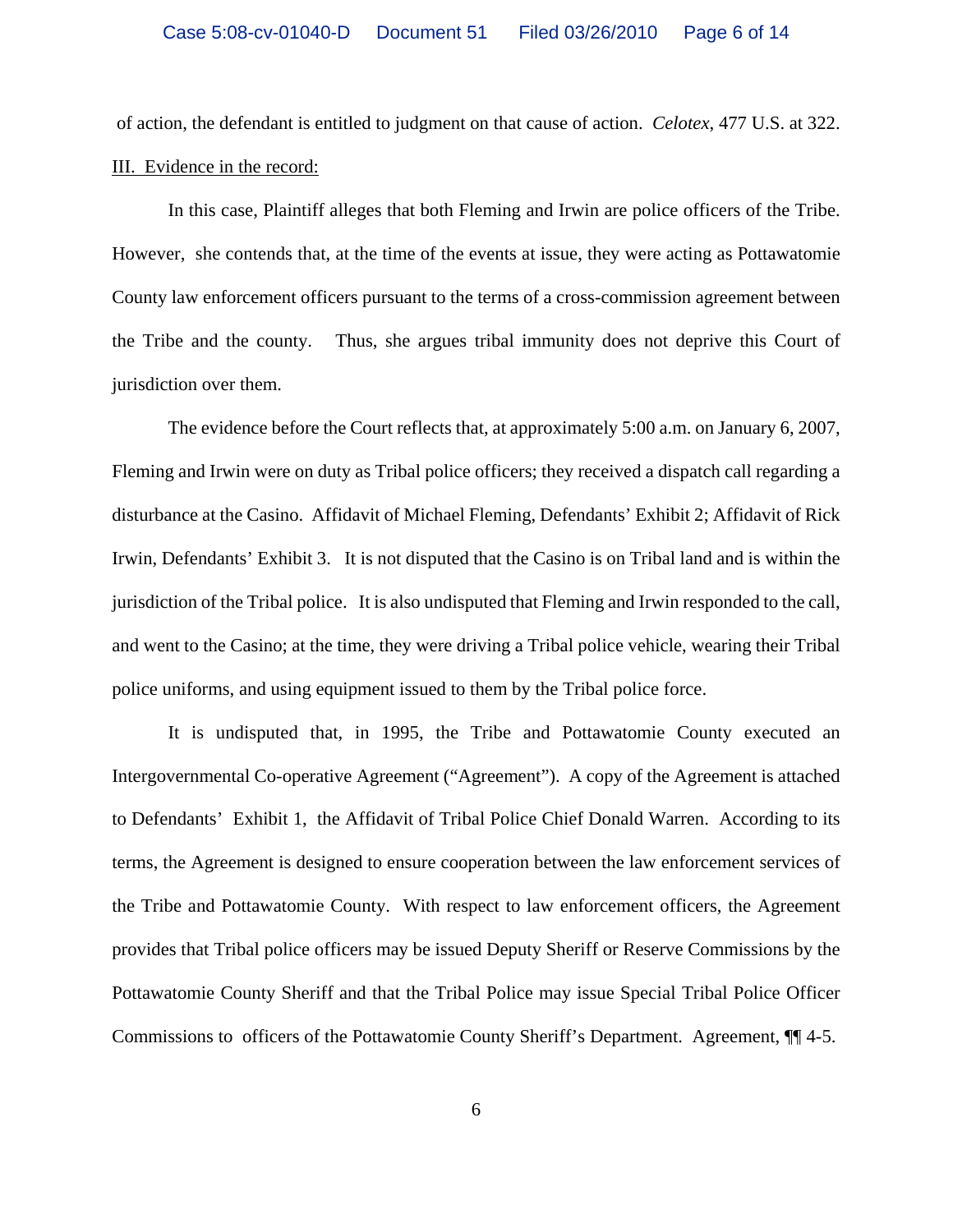These officers are referred to as "Cross-Commissioned Officers." *Id.* The Agreement explains the

manner in which the services of Cross-Commissioned Officers will be utilized:

Each party agrees that his respective enforcement officers will provide all aid and assistance possible to the law enforcement officers of the other party, including reinforcement or "back-up" assistance and immediate response to crises situations so that the nearest available office, whether Sheriff's office or Tribe, may respond as promptly as possible in situations where human life or property is apparently endangered irrespective of primary service jurisdiction. Such assistance shall be freely requested and responded to in keeping with the intent of this agreement to better protect innocent lives and property, to better provide law enforcement services for all persons, and to apprehend violations of the law.

Agreement,  $\P$  7. The Agreement also authorizes each party's law enforcement officers to apprehend

and deliver to other party's jurisdiction individuals who are observed engaging in a violation of the

law:

The parties mutually agree that insofar as their respective jurisdictional areas within Pottawatomie County are "Checker-Board" and their officers must necessarily pass through the other's jurisdiction in the performance of their respective duties, that such aid and assistance as may be necessary will be rendered by cross-commissioned officers of each law enforcement agency to officers of the other in the general performance of their respective duties, and that cross-commissioned officers of one jurisdiction may apprehend within the other party's jurisdiction any person he observes in violation of the law of the other party's jurisdiction or for whom an appropriate arrest warrant has been issued and hold such person for delivery to a regular officer of the other jurisdiction as soon as may be reasonably practical under the circumstances.

Agreement, ¶ 8.

The undisputed evidence reflects that, when they responded to the dispatch call requesting police assistance at the Casino on January 6, 2007, Fleming and Irwin did not contact the Pottawatomie County Sheriff's office for assistance or backup. It is also undisputed that no Pottawatomie County law enforcement officers appeared at the Casino; further, no personnel from the Pottawatomie County Sheriff's office were present at the time of the incident resulting in Mr.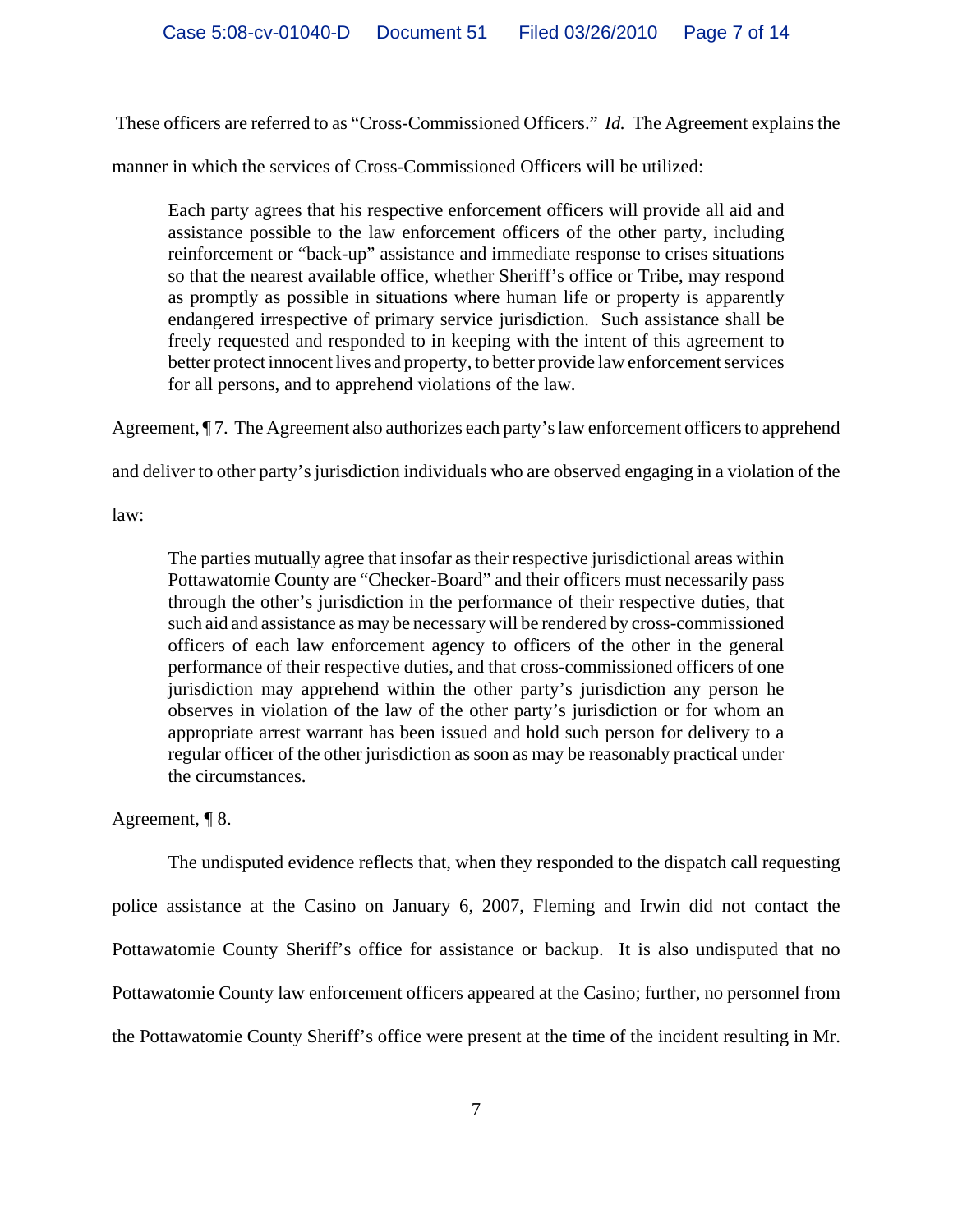Hart's death. Plaintiff presents no evidence to the contrary.

It is also not disputed that the Tribal police responded directly to the January 6, 2007 request for law enforcement assistance at the Casino; there is no evidence that Fleming, Irwin or any other Tribal police officer was contacted by the Pottawatomie County Sheriff's office to request Tribal police assistance or backup with regard to the Casino occurrence. It is undisputed that, at the time they received the call, Fleming and Irwin were on patrol in connection with their assigned duties as Tribal police officers.

The evidence establishes that the Pottawatomie County Sheriff and the Tribal police departments share the same dispatch service. Accordingly, dispatch calls for law enforcement assistance may be heard by officers of both entities. However, it is undisputed that no Pottawatomie County law enforcement officer responded to the January 6, 2007 dispatch requesting law enforcement presence at the Casino. Plaintiff offers no evidence that the Pottawatomie County Sheriff's office was aware of that request.

It is undisputed that Mr. Hart is not an Indian. However, the evidence establishes Fleming and Irwin were not aware of that fact at the time they arrived at the Casino; they did not learn he was a non-Indian until after the January 6, 2007 incident.

### IV. Application:

## A. Official capacity claims asserted against Fleming and Irwin:

 "It is well established that Indian tribes possess the common law immunity from suit traditionally enjoyed by sovereign powers." *Berrey v. Asarco, Inc.*, 439 F. 3d 636, 643 (10<sup>th</sup> Cir.2006); *Kiowa Tribe of Oklahoma v. Manufacturing Technologies, Inc*., 523 U.S. 751, 754 (1998); *Puyallup Tribe, Inc. v. Dep't of Game of the State of Wash*., 433 U.S. 165, 172-73(1977).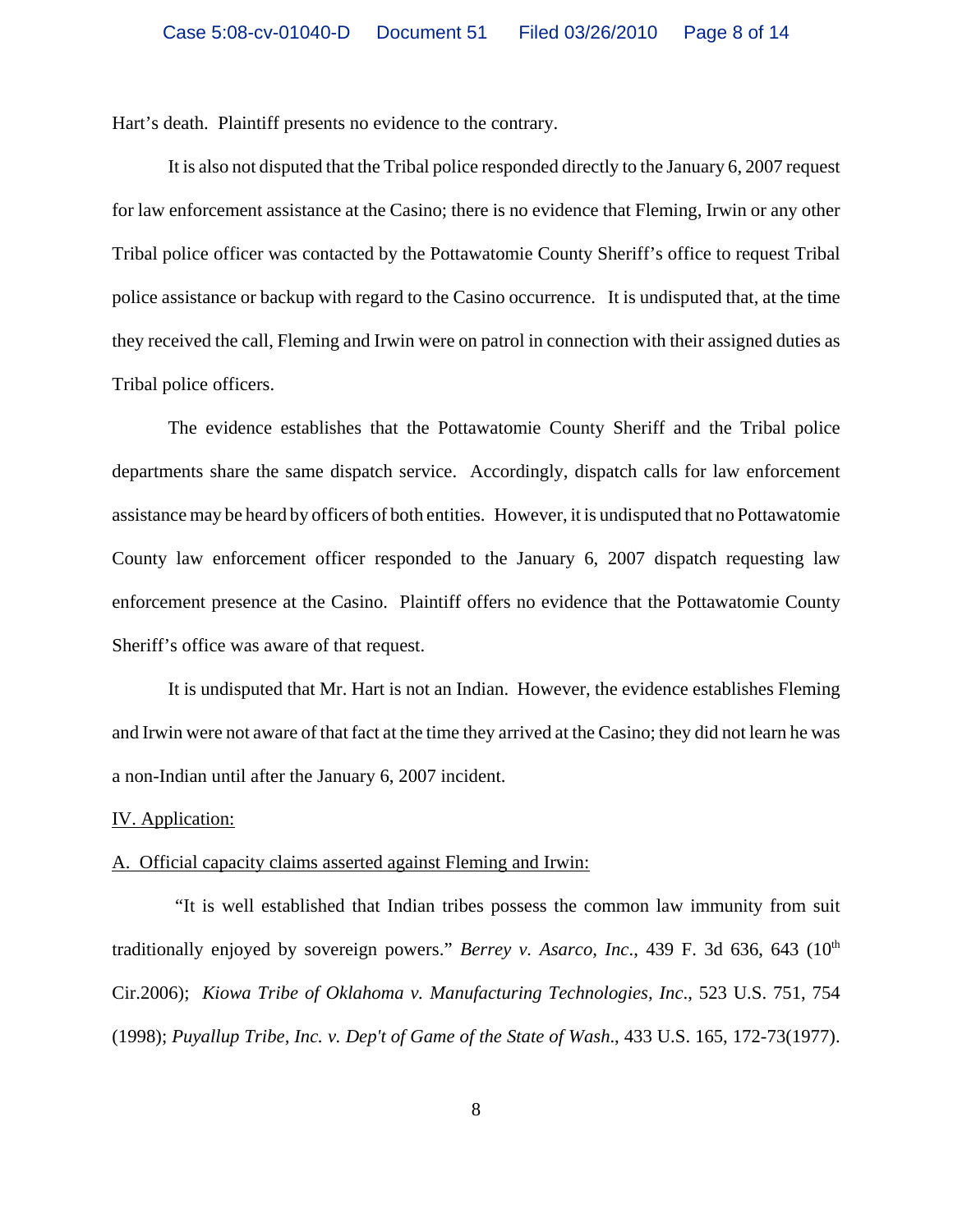Tribal sovereign immunity extends to subdivisions of the tribe. *Native American Distributing v.* Seneca-Cayuga Tobacco Co., 546 F. 3d 1288, 1292  $(10<sup>th</sup> Cir.2008)$ . It also extends to tribal officials, so long as the officials are acting within the scope of their permissibly delegated official powers. *Burrell v. Armijo*, 456 F. 3d 1159, 1174 (10<sup>th</sup> Cir.2006). Absent congressional abrogation or an express waiver by an Indian tribe, sovereign immunity deprives the federal courts of jurisdiction to entertain lawsuits against an Indian tribe, its subdivisions, or its officials acting in their official capacities. *See Native American Distributing*, 546 F. 3d at 1293; *see also F.D.I.C. v. Meyer*, 510 U.S. 471, 475 (1994).

Although Plaintiff has sued Fleming and Irwin in their official capacities, she contends that the capacity in which they acted on January 6, 2007 was that of a cross-commissioned Pottawatomie County deputy sheriff rather than a Tribal police officer. In support of that contention, Plaintiff argues Tribal officers had no authority to arrest Mr. Hart because he was a non-Indian; as a result, she contends, Fleming and Irwin could only have been acting in their capacities as crosscommissioned Pottawatomie County deputies. Further, Plaintiff notes that Fleming and Irwin were asked in their depositions if they had the authority to arrest Mr. Hart, a non-Indian, and they testified that they did not have authority to arrest him. However, the record before the Court reflects that Fleming and Irwin also testified at length regarding the scope of their authority concerning a non-Indian's suspected criminal activity on Tribal land; they explained that they were authorized to investigate and detain such an individual and transport him to the proper jurisdiction. *See* Defendants' response to Defendant Shirey's summary judgment motion, Exhibits 1 and 2.

Although Plaintiff correctly argues that the Tribe lacks jurisdiction to charge and prosecute non-Indians for criminal violations occurring on Indian land, she overlooks the fact that tribal oficers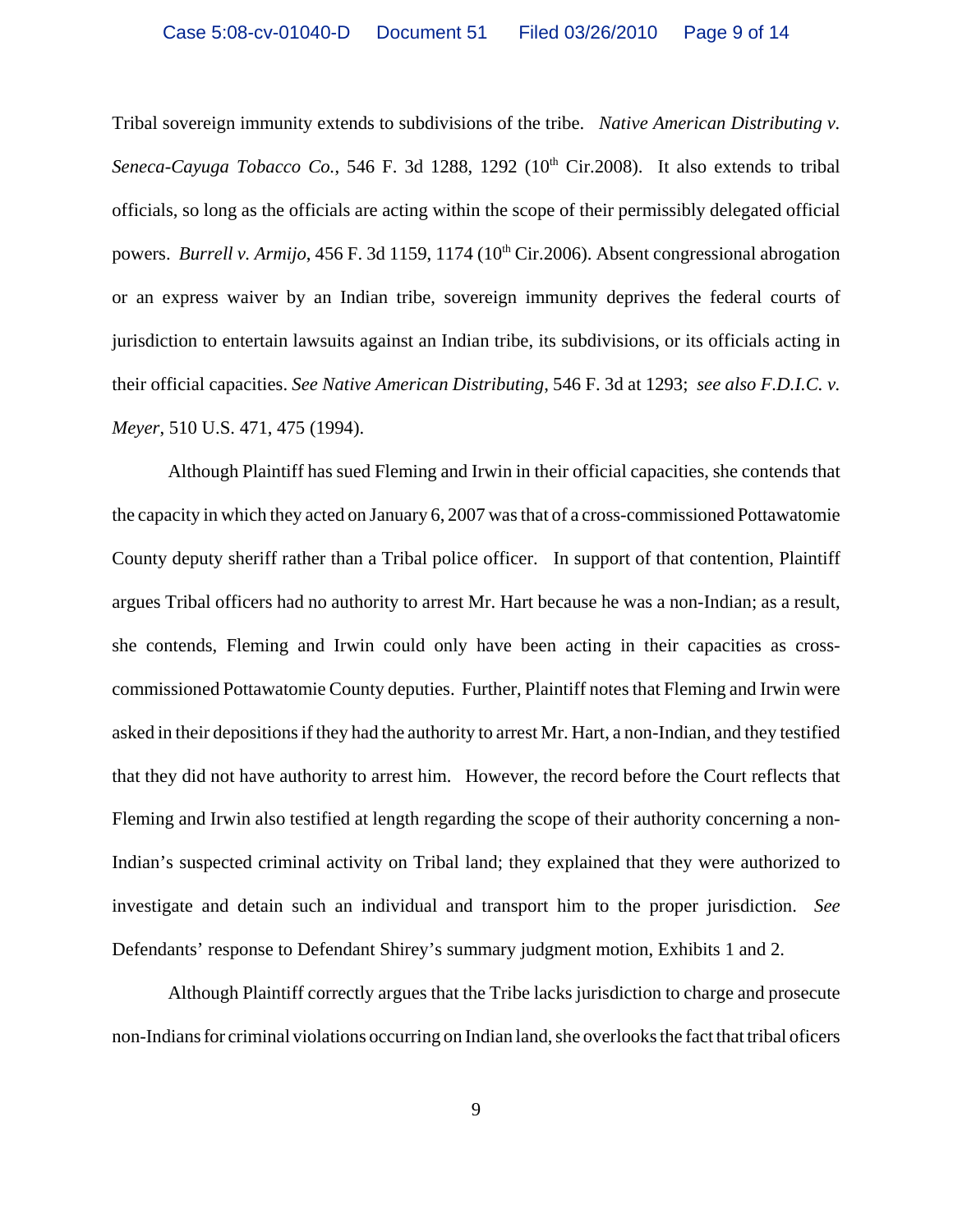have authority to investigate suspected criminal activity on Indian land. Although tribal criminal jurisdiction does not extend to the *prosecution* of non-Indians,"tribal officers do have the authority to investigate violations of law on tribal land, and detain persons, including non-Indians, suspected of violating the law." *United States v. Green*, 140 F. App'x 798, 800 (10<sup>th</sup> Cir. 2005) (unpublished opinion) (citing *Duro v. Reina*, 495 U.S. 676, 696-97 (1990)). In *Duro*, the Supreme Court noted the distinction between a tribe's lack of authority to prosecute non-Indians and its authority to investigate suspected criminal conduct on Indian land:

Tribal law enforcement authorities have the power to restrain those who disturb public order on the reservation, and if necessary, to eject them. Where jurisdiction to try and punish an offender rests outside the tribe, tribal officers may exercise their power to detain the offender and transport him to the proper authorities.

*Duro*, 495 U.S. at 696-97, *superseded by statute on other grounds, see* 25 U. S. C. § 1301(2), (4). "Because the power of tribal authorities to exclude non-Indian law violators from the reservation would be meaningless if tribal police were not empowered to investigate such violations, tribal police must have such power." *United States v. Terry*, 400 F. 3d 575, 579-80 (8th Cir.2005) (citing

*Ortiz -Barraza v. United States,* 512 F.2d 1176, 1180 (9<sup>th</sup> Cir. 1975).

In this case, the undisputed evidence establishes that Tribal police officers Fleming and Irwin responded to a report of a disturbance at the Casino on Indian land. Although Mr. Hart was not an Indian, his non-Indian status did not preclude Fleming and Irwin from responding to a dispatch report concerning a public disturbance at the Casino, located on Indian land within their jurisdiction as Tribal police officers. As a matter of law, Fleming and Irwin were authorized to respond to the reported disturbance, to eject the offending individual from Indian land, or detain and transport him to the proper jurisdiction, regardless of his non-Indian status.

To the extent that Plaintiff relies on the cross-commissioned status of Fleming and Irwin to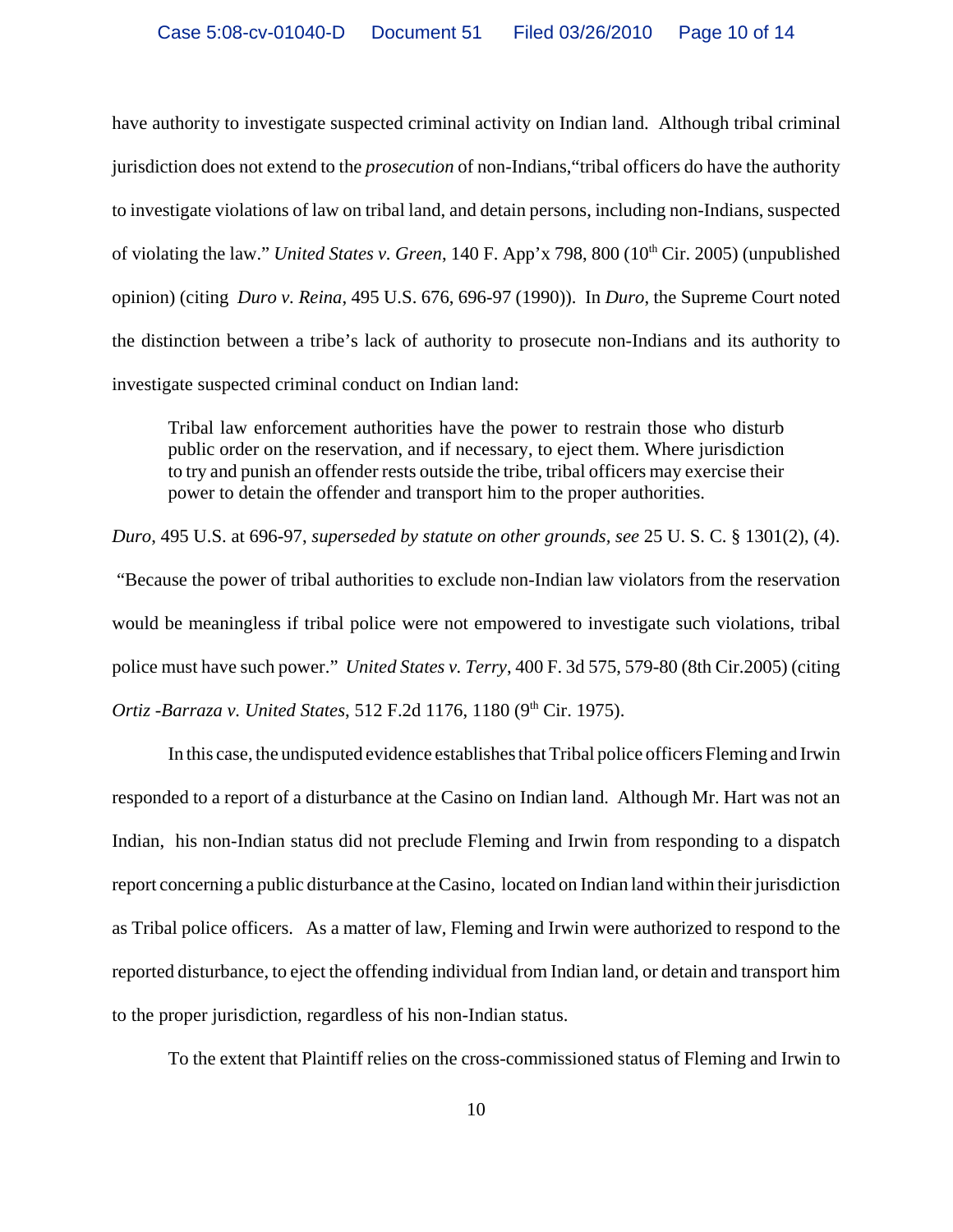support her claim that they acted as Pottawatomie County deputies, her reliance is misplaced. The Agreement expressly authorizes Tribal officers to act as commissioned Pottawatomie County deputies *if* they are requested by Pottawatomie County law enforcement officers to provide aid and assistance, including reinforcement or "back-up" assistance and immediate response to crises. Agreement, ¶ 7. There is no evidence that, in connection with the January 6, 2007 incident, Pottawatomie County law enforcement personnel requested "reinforcement," "backup," or any form of assistance covered by the cross-commission provisions of the Agreement. As a result, the crosscommission provisions were not triggered. Although those provisions would also apply if the Tribal officers observed a criminal violation occurring outside their jurisdiction, that did not occur in this case; thus, the provisions of paragraph 8 of the Agreement were not applicable.

The fact that the Tribal police and the Sheriff's department shared the same dispatcher does not alter this conclusion. There is no evidence that Pottawatomie County Sheriff 's personnel responded to the January 6, 2007 dispatch request for law enforcement officers at the Casino, nor is there evidence that any law enforcement personnel other than Fleming and Irwin responded to the call.

The undisputed facts in the record establish that, under the applicable law, Fleming and Irwin are entitled to tribal immunity to the extent they are sued in their official capacities. Plaintiff offers insufficient evidence to create a material factual dispute supporting her contention that they acted as Pottawatomie County deputies rather than as Tribal police officers during the incidents at issue on January 6, 2007. Accordingly, this Court lacks subject matter jurisdiction over the official capacity claims asserted against Fleming and Irwin, and they are entitled to judgment on those claims.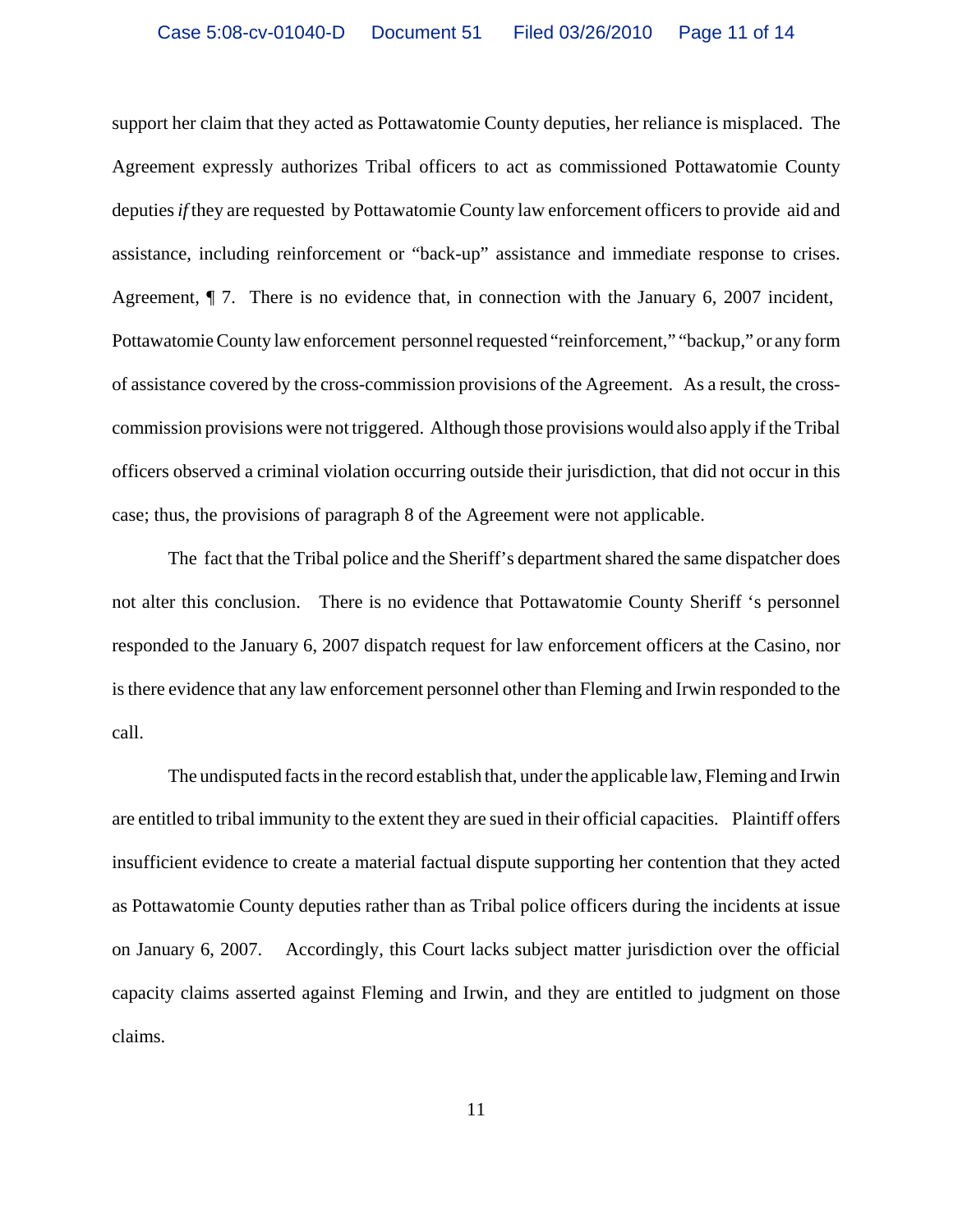#### B. Individual capacity claims against Fleming and Irwin:

As discussed, *supra,* tribal immunity does not extend to individual capacity claims asserted pursuant to 42 U. S. C. § 1983. However, Fleming and Irwin argue that the undisputed facts establish they cannot be individually liable as a matter of law because, at the relevant time, they were not engaged in state action.

To prevail on her claims arising under § 1983, Plaintiff must establish not only a violation of rights protected by the Constitution or federal law, but that the person allegedly committing such violation did so while acting under color of state law. *Summum v. City of Ogden*, 297 F. 3d 995, 1000 (10th Cir.2002) (citing *Gomez v. Toledo*, 446 U.S. 635, 640 (1980)). "'Therefore, the only proper defendants in a Section 1983 claim are those who represent [the state] in some capacity, whether they act in accordance with their authority or misuse it.'" *E. F. W. v. St. Stephen's Indian High School*, 264 F. 3d 1297, 1305 (10<sup>th</sup> Cir. 2001) (quoting *Jojola v. Chavez*, 55 F. 3d 488, 492  $(10<sup>th</sup> Cir. 1995)$ . "The traditional definition of acting under color of state law requires that the defendant in a § 1983 action have exercised power possessed by virtue of state law and made possible only because the [defendant] is clothed with the authority of state law."' *Id.* (quoting *David v. City & County of Denver*, 101 F. 3d 1344, 1353 (10<sup>th</sup> Cir. 1997) (internal quotations omitted).

In this case, Defendants Fleming and Irwin argue the evidence before the Court establishes that they did not act under color of state law but as Tribal police officers pursuant to Tribal law. In response, Plaintiff asserts the same arguments she presented in support of her contention that Fleming and Irwin are not entitled to Tribal immunity; she again contends that they acted as Pottawatomie County deputies pursuant to the cross-commission provision in the Agreement.

Because Tribal officials are not officers of the state, they are not state actors for purposes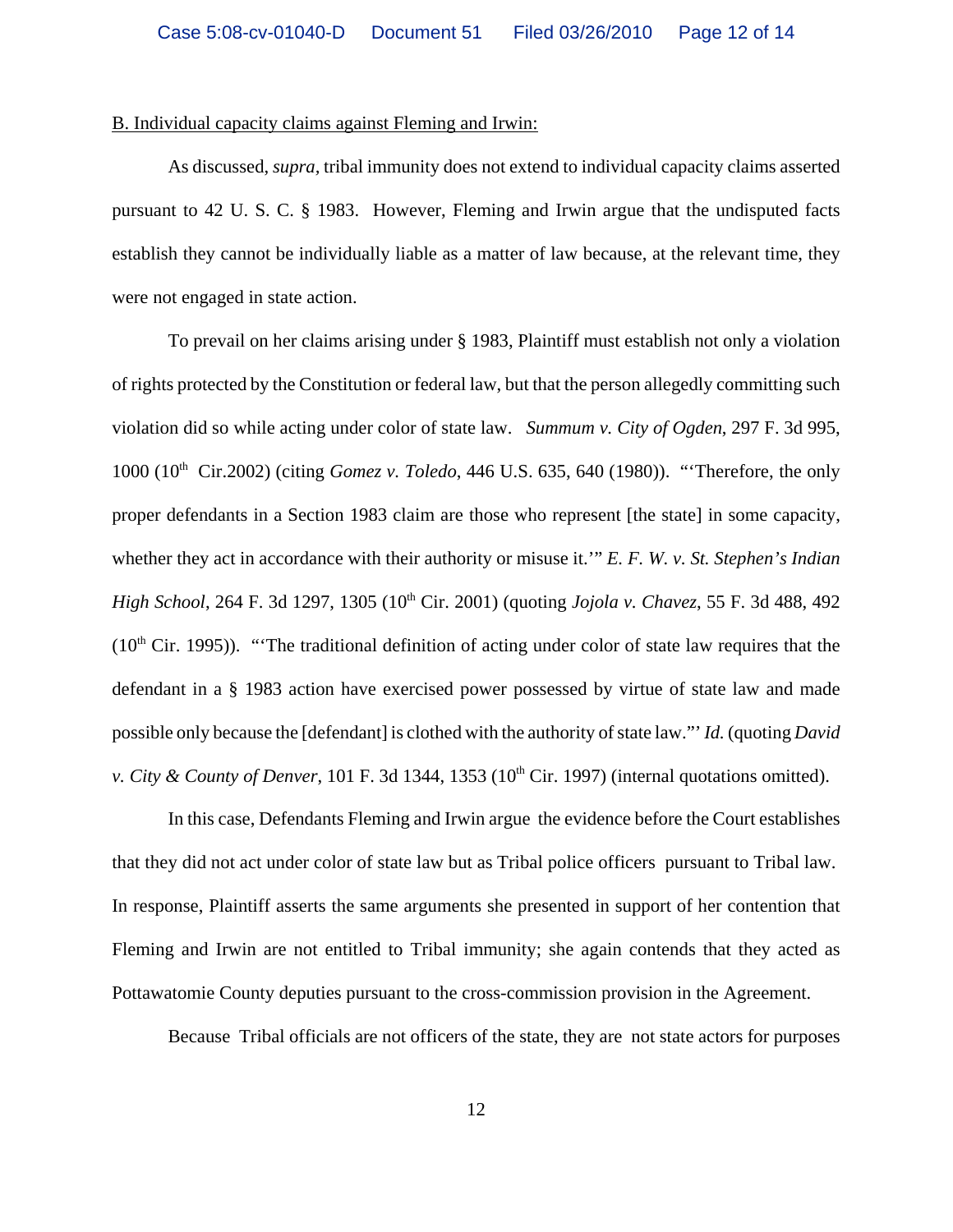of a § 1983 action. *See E. F. W.,* 264 F. 3d at 1305. Although they may act as agents for the state, they satisfy that requirement only if they act jointly with, under the direction of, or on behalf of the government. *Romero v. Peterson*, 930 F.2d 1502, 1507 (10<sup>th</sup> Cir. 1991) (applying the same rule to determine if a tribal officer could be a federal actor for purposes of a *Bivens*<sup>4</sup> action). More specifically, the existence of a cross-commission agreement with a state agency, without more, does not transform a tribal officer into a state actor. *Id.* Instead, there must be evidence the tribal officers were acting as employees or agents of the state, were using their state identification or otherwise exhibited indicia of authority "in furtherance of the business of another entity or person." *Romero*, 930 F.2d at 1507. Applying that rule, the Circuit held that tribal officials did not become state actors by virtue of an Intergovernmental Agreement with the state regarding state funding of a tribal social services agency providing services for Indian children. *E.F. W.,* 264 F. 3d at 1307.

In this case, Plaintiff's evidence is insufficient to create a material factual dispute from which a reasonable jury could conclude that Fleming and/or Irwin were engaged in state action at the time of the January 6, 2007 incident on which Plaintiff's claims are based. As discussed above, the existence of the cross-commission provision of the Agreement is not, without more, sufficient to establish state action. Furthermore, the undisputed evidence establishes that the provision was not triggered because there was no request for assistance from the Sheriff's office. The undisputed facts establish that, at the relevant time, Fleming and Irwin were acting as Tribal officers; Plaintiff's evidence is insufficient as a matter of law.

<sup>4</sup> *Bivens v. Six Unknown Named Agents of Federal Bureau of Narcotics*, 403 U.S. 388 (1971) created a cause of action for individuals claiming violations of federal rights by federal actors; the elements of a *Bivens* claim are the same as those governing § 1983, except the defendant must have been acting under color of federal law rather than state law.